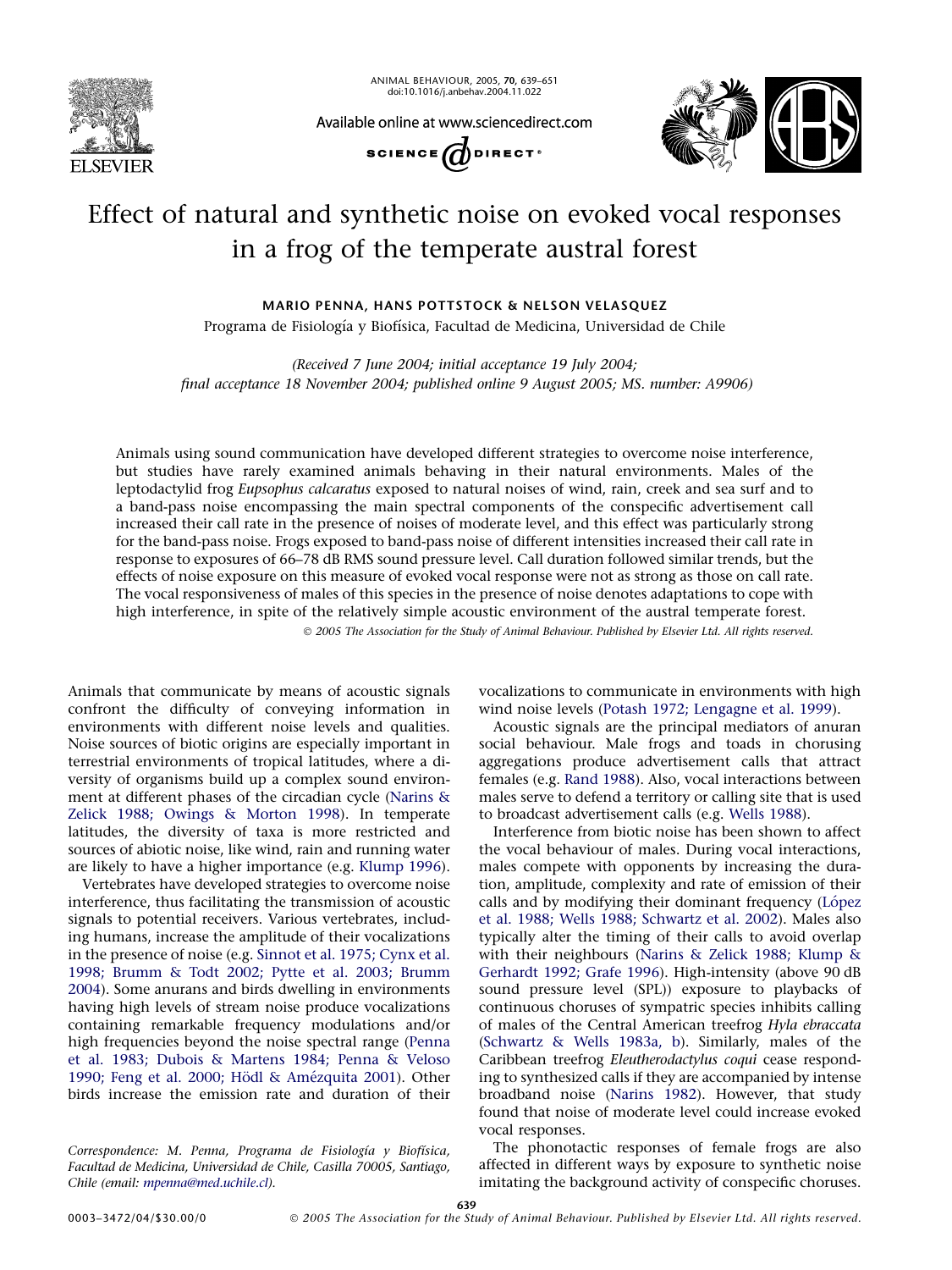Compared to males, females of Hyla cinerea ([Ehret &](#page-11-0) [Gerhardt 1980\)](#page-11-0) and H. ebraccata ([Wollerman 1999](#page-12-0)) require higher stimulus intensities to respond to synthetic calls in the presence of noise. However, the study with female H. cinerea found a result resembling the effect on males reported by [Narins \(1982\)](#page-11-0): females preferred a loudspeaker broadcasting synthetic calls accompanied with broadband noise at moderate levels to synthetic calls presented alone ([Ehret & Gerhardt 1980\)](#page-11-0). In addition, discrimination by females of Pseudacris crucifer between synthetic calls of different frequencies is facilitated in the presence of low levels of broadband noise [\(Schwartz & Gerhardt 1998](#page-12-0)).

The effect of natural abiotic noises on sound communication in terrestrial environments has received limited attention. Surprisingly, the structure of these ubiquitous noises has not been thoroughly analysed by students of animal sound communication, and only few quantitative descriptions are available in the literature (e.g. [Klump](#page-11-0) [1996](#page-11-0)). Most studies on the effect of abiotic noise on vocal behaviour have been conducted in the laboratory (e.g. [Klump & Langemann 1995; Langemann et al. 1998\)](#page-11-0), and most field studies have used artificial noise (e.g. [Cynx et al.](#page-11-0) [1998; Brumm & Todt 2002](#page-11-0)). To our knowledge, just one experimental study on effects of natural abiotic noise on vocalization has been conducted in natural settings ([Pytte](#page-11-0) [et al. 2003](#page-11-0)). That study reported that the hummingbird Lampornis clemenciae increases its call amplitude in response to increasing levels of creek-noise playback.

Noises from abiotic sources are thought to affect anuran vocal behaviour in different ways. Some anurans associated with creek environments produce calls with certain spectral characteristics, as outlined above, but some species lack advertisement calls altogether, a tendency that may constitute an extreme adaptation to noisy environments [\(Penna et al. 1983; Penna & Veloso 1990;](#page-11-0) Hödl & Amézquita 2001). In contrast with a potential inhibitory effect of creek noise on vocal activity, rain has been associated with the stimulation of frog calling ([Bogert 1960](#page-11-0)). To the best of our knowledge, no associations have been proposed to occur between other noises of abiotic origin, like wind and sea surf, and frog vocal activity.

Our study subject, Eupsophus calcaratus, is a leptodactylid frog from the temperate forests of southern Chile. In these latitudes, a small number of species call simultaneously at any breeding site and the level of background noise is generally low (Penna & Veloso 1990; Penna & Solís 1998). Eupsophus calcaratus breeds in the austral temperate forest from mid-winter to mid-spring (August–October). During most of this period, no other anurans are active in the region. Males of this and related species call from inside burrows excavated among mosses and ferns in bogs. The advertisement call of this frog consists of a single note, approximately 250 ms long, produced at a rate of up to approximately 0.5 calls/s. The spectrum has a harmonic structure: the second and third harmonics are near 1300 and 1900 Hz, respectively, and have the highest amplitudes. The call has a frequency-modulated structure typically having an ascending–descending pattern ([For](#page-11-0)[mas 1985; Penna 2004\)](#page-11-0). Occasionally, males of this and related species interacting at short distances in breeding aggregations give longer vocalizations having a pulsed structure ([Penna & Veloso 1990](#page-11-0); M. Penna, unpublished data).

This study explores communication strategies used by frogs confronting potential sources of acoustic interference in natural settings. We report two playback experiments in which males of E. calcaratus called in response to a synthetic imitation of the conspecific advertisement call presented with different noises. In the first experiment, we tested the responsiveness of frogs to a variety of natural abiotic noises and a synthetic band-pass noise encompassing the frequency range of the main spectral components of the advertisement call, to explore effects on frogs' evoked vocal responses (EVRs). In the second experiment, the susceptibility of the EVRs to noise intensity was evaluated with band-pass noise, to allow comparisons with the effect of this parameter on the vocal behaviour of other vertebrates.

#### METHODS

#### Study Site

The study was conducted during October 2002 and 2003 in La Picada (41°05'S, 72°30'W, 800 m above sea level), within the Vicente Pérez Rosales National Park. The study site was a bog in which males of E. calcaratus called from burrows hidden among mosses (Rhacomytrium), grasses (Scyrpus and Myrteola) or ferns (Blechnum) along the borders of small streams. Bioacoustical studies with E. calcaratus and other frog species have been conducted at this site for several years.

#### Noise Recording

Natural noises of wind, rain and creeks were recorded in this locality with the microphone of a sound-level meter (Bruel & Kjaer 2230) fitted with a windscreen (UA 0237) and connected with an extension cable (UA 0028). The AC output of the sound-level meter was connected to a digital tape recorder (Sony TC D10 PROII). Wind noise was recorded with the microphone positioned with a stand at ground level, surrounded by bushes to avoid direct impact of the wind. Rain noise was recorded with the microphone placed at ground level, protected from direct impact of raindrops with a  $2-m^2$  foam pad positioned 0.5 m above the ground. Creek noise was recorded from streams of different widths with the microphone positioned 0.5 m from the water border. Noise from the sea surf was recorded at Cucao  $(43°40'S, 74°00'W)$  in the National Park of Chiloé, with the microphone placed 1 m above the water surface on the tide border. Although frogs at our study site are not exposed to surf noise, we included this noise in the experimental design because populations of E. calcaratus in coastal localities such as Cucao confront this natural interference. Several recordings of these noises were obtained as follows (number of recordings and ranges of intensities measured with the fast RMS weighting scale in parenthesis): wind  $(N = 13, 50-70$  dB SPL), rain ( $N = 6$ , 48–72 dB SPL), creeks ( $N = 13$ , 61–76 dB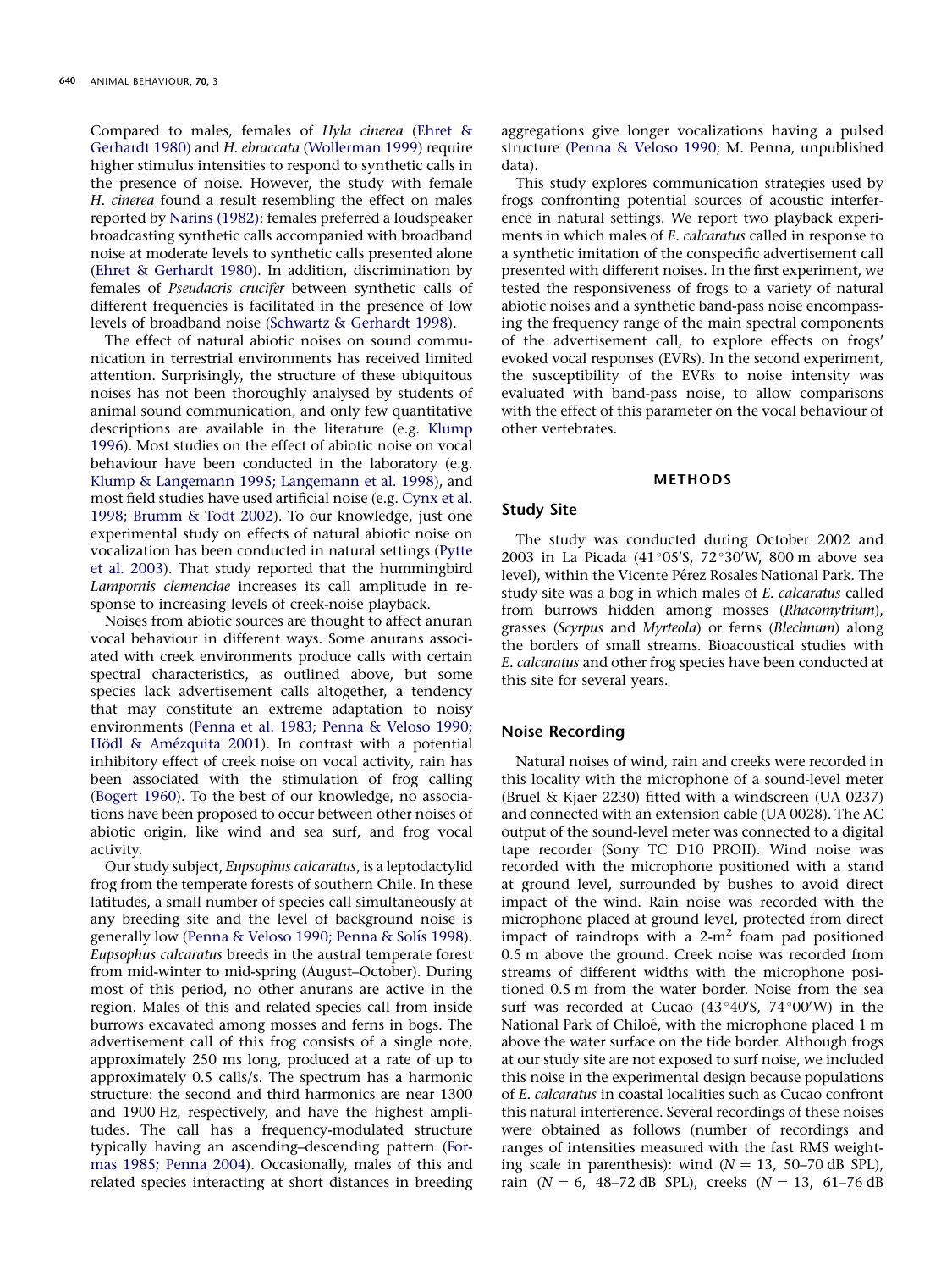SPL), sea surf ( $N = 4$ , 74–78 dB SPL). The 66-dB RMS SPL chosen for the exposures to different types of noise (see below) was within the range of the natural noises recorded.

## Stimuli Preparation

Recordings of the noises were input to a Power PC G4 computer with the Peak 2.52 software (Bias, Inc., Petaluma, California, U.S.A.) at a 44-kHz sampling rate, using an anti-aliasing filter (FT6-2, Tucker-Davis Technologies, Alachua, Florida, U.S.A.) and an analogue–digital interface (Motu 828). Segments of 10-s duration judged to have spectra representative of each noise type were selected and pasted to create noise durations up to 180 s. Care was taken to avoid discontinuities of the waveform at the points where the segments were added. This procedure was chosen instead of using continuous recordings of 180 s to avoid exposure to extraneous noises or large amplitude fluctuations in the noise level during prolonged recordings. In addition, a band-pass noise encompassing the spectra of the advertisement calls of E. calcaratus, with cutoff frequencies of 700 and 2700 Hz was generated with a waveform generator (WG1, Tucker-Davis Technologies) and a programmable filter (PF1, Tucker-Davis Technologies). Oscillograms and power spectra averaged over 10 s for the five noises used in the playback experiments are shown in [Fig. 1](#page-3-0).

A synthetic call was generated with the Soundmaker 1.0.4 software (Ovolab, Torino, Italy), to resemble the natural advertisement call of this species. Two harmonically related sinusoids of 1250 and 1875 Hz, having the same amplitude, were added and a 250-ms tone was generated. The tone had 50-ms rise–fall times. The synthetic call and a natural call of E. calcaratus are shown in [Fig. 2](#page-3-0). Although the natural call has an asymmetrical temporal structure, with a longer rise time, a symmetrical temporal structure was chosen as the stimulus to allow a more schematic signal-to-noise ratio during the presentation of this stimulus in the presence of noise. Bouts of 20 calls, having an intercall period of 3 s (and a total duration of 1 min) were generated. This periodicity was chosen because, in duetting interactions, males of this species follow rhythms up to this level for prolonged periods (M. Penna, unpublished data). Synthetic calls and 180-s noises were recorded on separate channels on successive tracks of an audio compact disk (CD). The first track lasted 120 s and contained a bout of 20 synthetic calls on the left channel (60 s) followed by 60 s of silence on both channels. The following tracks lasted 300 s and started with 180 s of noise on the right channel. On the left channel, a 60-s bout of 20 calls started 60 s after the noise onset. The 180-s noise was followed by 120 s of silence on both channels. Five such tracks containing the different noises were presented in the following order: wind, rain, creek, sea surf and band-pass noise. After the track containing the band-pass noise was played, the initial track containing a bout of 20 synthetic calls was repeated, to control for changes in vocal activity during the experiment. The order of presentation of the different

noises was not randomized because of the difficulty in testing a sufficient number of individuals in calm weather conditions at a time of the year when rainy conditions prevail. However, the similar EVRs to the presentation of the band-pass noise at the same intensity (66 dB) during the first and second experimental sequences provide an indication of the repeatability of the effect of this noise under different schedules (see Results). Also, preliminary evidence on the lack of effect due to the noise-presentation sequence is reported in Results. After completing the first experimental sequence, a series of band-pass noise at different intensities was presented. The track used for this stimulation was similar to the noise tracks described above, except that the total duration of the track was 240 s, with silence at the end of the track lasting 60 s instead of 120 s. A shorter interval of silence between noise presentations was chosen to reduce the total duration of the experiment. Seven such tracks containing band-pass noise were presented in order of increasing intensity at 48, 54, 60, 66, 72, 78 and 84 dB RMS SPL (fast weighting scale), as measured at the position of the experimental subject (see below).

The total time of stimulation for the series of different noises, from the onset of the bout of synthetic calls presented in the absence of broadcast noise until the end of the presentation of this same stimulus after the exposure to the five different noises, was 28 min. The total time of stimulation for the series of band-pass noise at different intensities, from the onset of the noise at 48 dB RMS SPL that followed the second bout of synthetic calls in absence of noise until the end of the final bout of synthetic calls presented in the absence of broadcast noise, was 29 min.

## Instrumentation and Experimental Settings

The instrumentation used to broadcast the synthetic calls and noises was as follows. The compact disk containing these sounds was played back with a portable CD player (Sony walkman D-E356CK). The output signal was passed through a two-channel impedance-matched operational amplifier and two sets of attenuators (Hewlett– Packard 355 C and D for the synthetic calls and Hewlett– Packard 350 D for the noises). The synthetic call and noises were mixed with an electronic adder and fed into a power amplifier (Alpine 3540) and a two-way loudspeaker (Dynaudio BM6, frequency response: 38–20 000 Hz). The loudspeaker was positioned 0.8–1.2 m in front of the experimental subject. Evoked vocal responses were recorded with a directional microphone (AKG CK9), the tip of which was placed 0.2–0.5 m in front of the opening of the burrow occupied by the experimental subject. Evoked vocal responses were recorded on the left channel of a cassette recorder (Sony TC-D5M). The synthetic calls were recorded on the right channel of this recorder via a connecting cable from the CD player.

Playback experiments were conducted nightly between 2100 and 0400 hours. Air and substrate temperatures were monitored with a telethermometer (Digi-Sense 8528-20)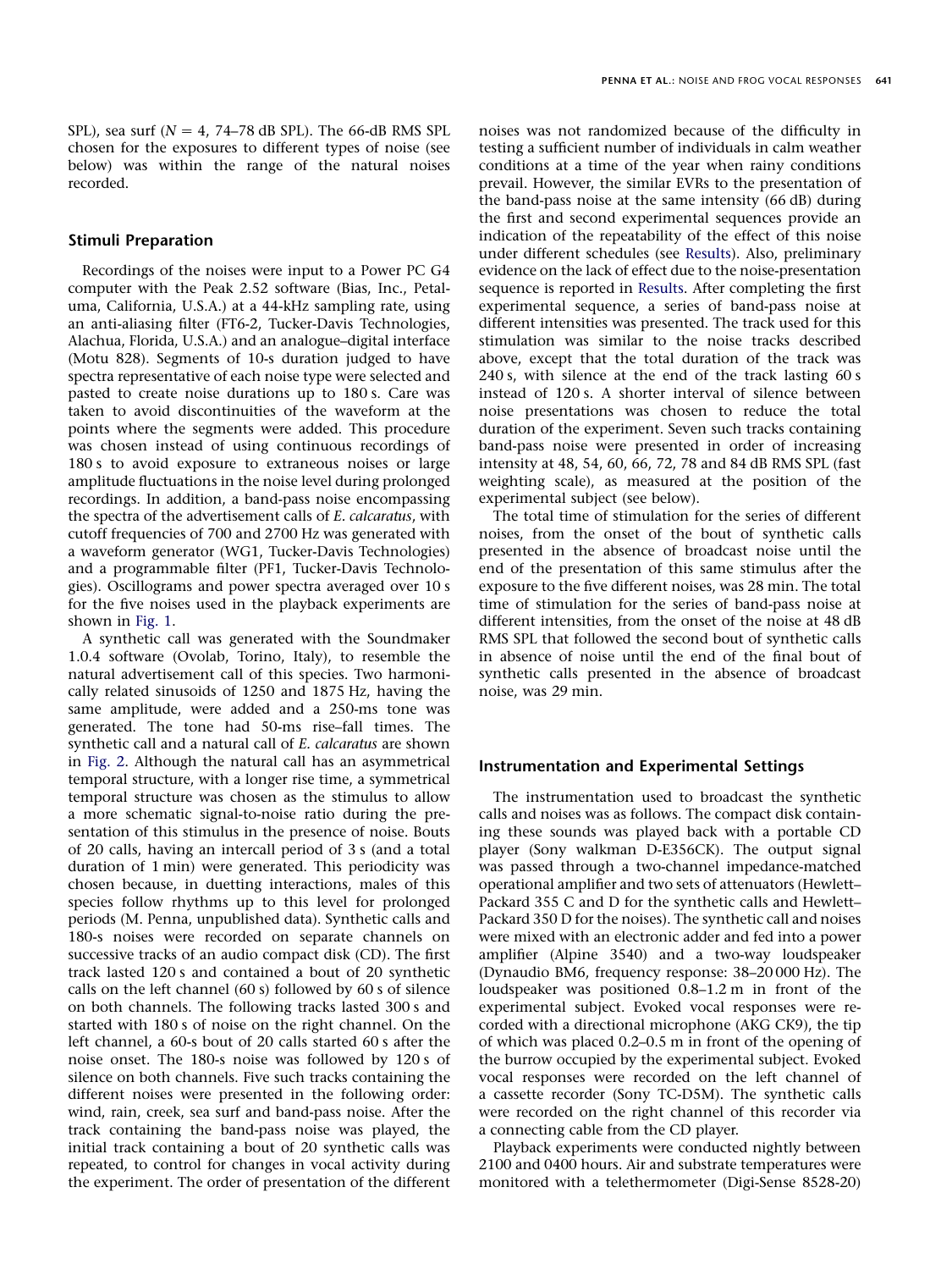<span id="page-3-0"></span>

Figure 1. Oscillograms and power spectra of four natural noises recorded in the field and band-pass noise used to create the noise tracks to which males of E. calcaratus were exposed. Power spectra analysis bandwidth: 20 Hz.

during recordings. The basal vocal activity of the subjects was recorded for at least 3 min prior to playbacks. Subsequently, the recording of the stimulus and noises was played back and the EVRs were recorded. During playbacks,

special care was taken to suppress vocal activity of neighbouring frogs by gently tapping the substrate near their burrows, so that the EVR of the focal frog could be recorded with minimum interference. After completing



Figure 2. Oscillograms and power spectra of a natural advertisement call of E. calcaratus (left) and a synthetic imitation of this signal used as stimulus (right). Power spectra were taken at the midpoints of both sounds. Temperatures during recording of the natural call: air 6.2°C, substrate 8.9°C. Power spectra analysis bandwidth: 20 Hz.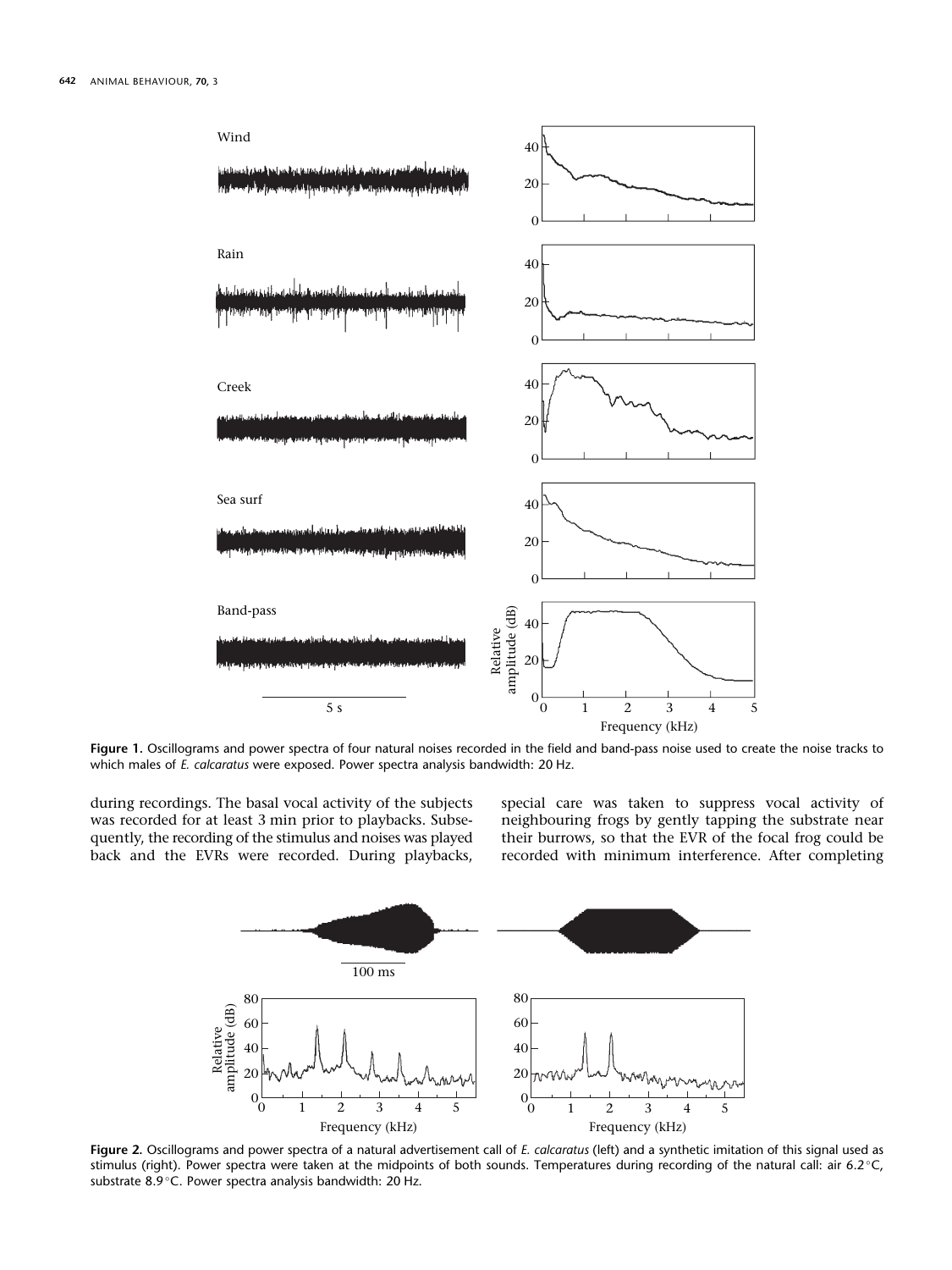the playback experiment, the basal vocal activity of the subjects was recorded for at least 1 min.

The bouts of synthetic calls and the different noises were presented at intensities of 69 and 66 dB RMS SPL (fast weighting scale), respectively, at the position of the subject. The intensity of the synthetic call was chosen because this value is within the range of intensities of nearest neighbours at the position of burrow openings in chorusing aggregations of this species (M. Penna, unpublished data). Noise intensity was chosen because background abiotic noise at the study site on nights with calm weather was typically below 50 dB RMS SPL, and using 66 dB RMS SPL assured that the broadcast noise was well above background level. Also, the 3-dB signal-tonoise ratio was appropriate to evoke consistent vocal responses to the synthetic call. Before starting the experiment, the SPLs of the synthetic call and noises were measured by placing the microphone of the sound-level meter as close as possible to the burrow opening and pointing it towards the loudspeaker, without disturbing the frog. These initial exposures were as short as possible, lasting only a few seconds, to minimize effects on the subsequent vocal activity of the experimental subjects. The basal vocal activity of the subjects after these initial measurements was apparently unaltered (see Results). We maintained constant levels of these playback sounds at 69 and 66 dB RMS fast SPL, respectively, for the different experimental subjects by adjusting attenuator settings. The environmental noise was also measured from this position at the end of the experiment.

#### Analysis of Evoked Vocal Responses

Recordings of frog vocalizations and stimuli were digitized with a Macintosh computer (G4 Power PC) with the Peak 2.52 software at a 44-kHz sampling rate, using an anti-aliasing filter (FT6-2, Tucker-Davis Technologies) and an analogue–digital interface (Motu 828). The three parameters used to assess the EVR of a frog (call rate, duration and amplitude) were measured with the Signalyze 3.12 software (Infosignal, Inc., Charlestown, Massachusetts, U.S.A.) throughout the experimental sequence. Spectral components during the recording of basal activity prior to noise exposure were also measured from power spectra (0–5500 Hz, frequency resolution: 20 Hz). Call spectra during the exposure to noises were not analysed, due to their masking during the presentation of these interfering sounds.

Because the EVRs recorded during the presentation of noise at high-intensity levels were embedded in the broadcast noise, the amplitude values of the vocalizations were corrected as follows. In a semianechoic room in the laboratory, the instrumentation used to record the EVRs was set up in a disposition similar to the one used in the field. The directional microphone (AKG CK9) was positioned pointing towards a loudspeaker (JBL T50, 10 cm diameter) through which a natural call of a male of E. calcaratus was broadcast repetitively at a rate of 0.5 calls/s. The loudspeaker (Dynaudio BM6) used to deliver the noise and synthetic calls in the field was positioned 1.2 m from the JBL loudspeaker and behind the directional

microphone, such that the two loudspeakers faced each other. The distance between the tip of the directional microphone and the loudspeaker broadcasting the natural call was 20 cm and the level of the natural call at this position, measured with the sound-level meter (Brüel  $\&$ Kjaer 2230), was 75 dB RMS SPL. The band-pass noise used in the field experiments (0.7–2.7 kHz) was delivered through the Dynaudio BM6 loudspeaker at six attenuations, in 6-dB steps. This setting was intended to reproduce the experimental situation, by recording a call of constant amplitude with the different noise levels used in the field. At the lowest attenuation, the intensity of the noise at the tip of the directional microphone was 84 dB RMS fast SPL, and intensity decreased correspondingly with increasing 6-dB attenuation steps. At the lower attenuation levels (noise levels of 84, 78, 72 and 66 dB RMS SPL), the amplitude of the call embedded in noise as measured increased by 5.3, 2.7, 1.1 and 0.3 dB RMS SPL, respectively, and the ratio between the signal plus noise and the broadcast noise was 0.6, 3.4, 7.4 and 12.9 dB, respectively.

These measured values were used to generate a best-fit curve:  $Y = 5.9124e^{-0.2244X}$ , where  $Y$  (dB) is the value to be subtracted from the amplitude values of the evoked calls measured and  $X$  (dB) is the ratio between the amplitude of the evoked call embedded in noise and the broadcast noise. This correction was applied to the field recordings having ratios between these measurements below 10 dB. This occurred in most of the subjects for presentations of band-pass noise at 72 dB RMS SPL and higher.

To analyse the effect of the exposure to different kinds of noise presented at the same level, ANOVAs for repeated measures (Statistica 5.0 software, Statsoft, Inc., Tulsa, Oklahoma, U.S.A.) were performed for the three EVR measures, using as treatments five time intervals: (1) the no-playback interval preceding the noise presentation (120 s); (2) the noise exposure before synthetic call onset (60 s); (3) the noise exposure during the presentation of the synthetic call bout (60 s); (4) the noise exposure after the presentation of the synthetic call  $(60 s)$ ; and  $(5)$  the no-playback interval after noise exposure (120 s). To analyse the effects of the exposure to band-pass noise of different intensities, the same comparisons were made, except that the duration of the intervals of silence were 60 s instead of 120 s. The five time intervals are hereafter called S1 ('silence 1'), N1 ('noise 1'), C ('call'), N2 ('noise 2') and S2 ('silence 2'). A no-playback interval between two noise exposures was considered as S2 for the preceding exposure and as S1 for the subsequent exposure. These time intervals are shown in [Fig. 3.](#page-5-0)

To evaluate the effect of prolonged noise exposure on EVRs during the entire experimental sequence, comparisons were performed between EVRs to the bout of synthetic calls presented in the absence of broadcast noise at the beginning of the experiment and EVRs to the same bout of stimuli presented after completing the series of five exposures to noises of different structure. Also, the EVRs to this second presentation of the bout of synthetic calls were compared to those evoked by the same bout of synthetic calls presented after the exposures to band-pass noise at different levels. The two comparisons were chosen instead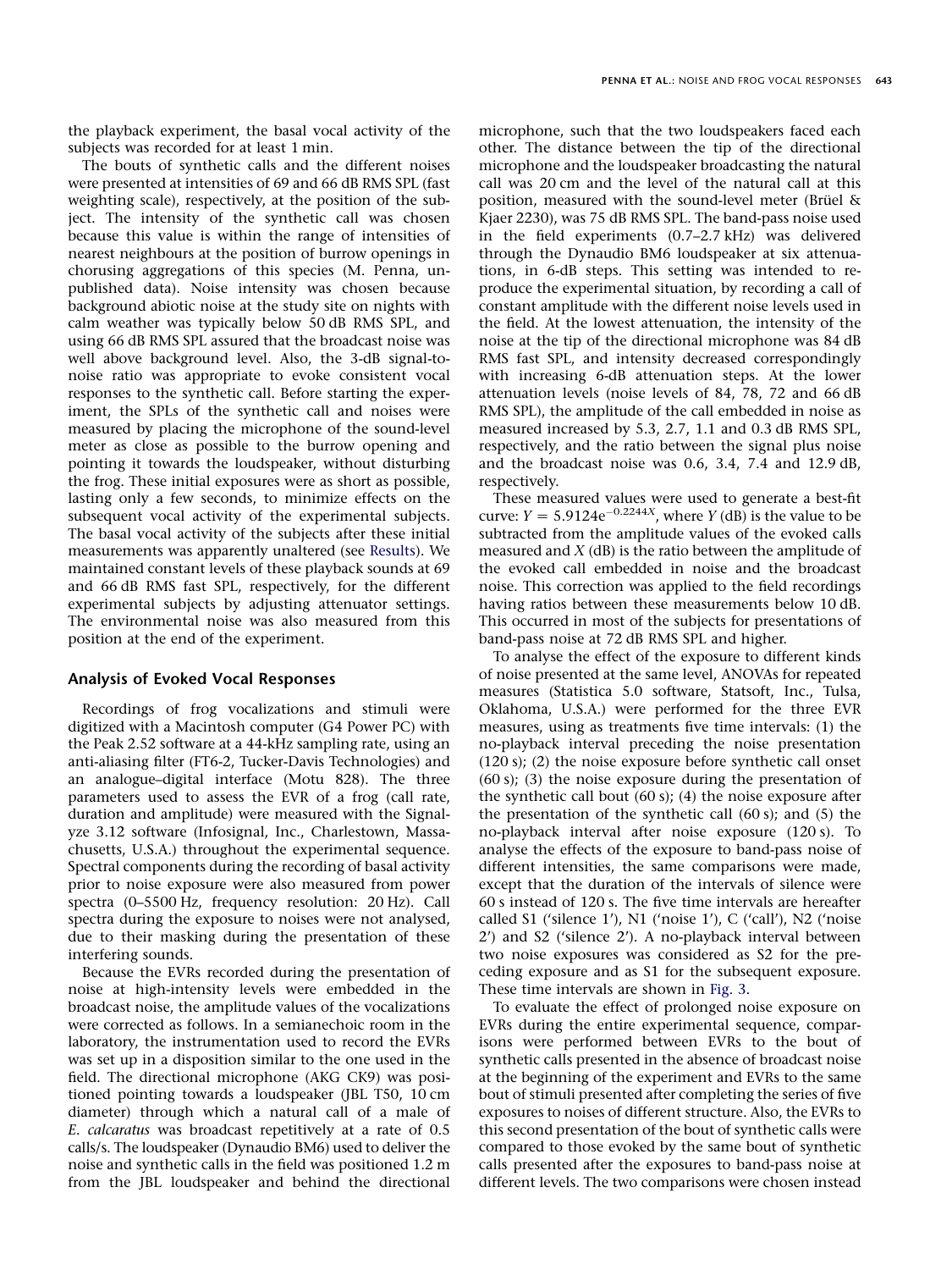<span id="page-5-0"></span>

Figure 3. Schematic diagram of the time intervals for which measures of evoked vocal responses (EVRs) were compared during exposure to different kinds of noise. For exposures to band-pass noise of different intensities, the intervals of silence lasted 60 s instead of 120 s (see text).

of an ANOVA comprising the three measurements because two frogs ceased calling after the exposure to band-pass noise at the highest intensity and the sample size was smaller than the one available for the three presentations of the bout of synthetic calls (see Results).

To compare graphically the EVRs of different individuals to a series of stimuli, the call rate, duration and amplitude were normalized to the maximum response for each individual. Specifically, the value of an EVR measure for a given subject in response to a particular time interval was divided by the maximum value of that EVR measure produced by the frog to any one of the analysed intervals and multiplied by 100.

## RESULTS

# Basal Vocal Activity

Calls produced by the 13 subjects recorded over a period  $(\overline{X} \pm SD = 317 \pm 72.7 \text{ s})$  prior to the presentation of the initial bout of stimuli had a mean  $\pm$  SD rate of 9.4  $\pm$  4.14 calls/min. The mean  $\pm$  SD duration of advertisement calls for the 13 individuals was  $286 \pm 56$  ms. The call spectra had a harmonic structure, with the second  $(\overline{X} \pm SD = 1396 \pm 96.7 \text{ Hz})$  and third  $(\overline{X} \pm SD = 2094 \pm 10.7 \text{ Hz})$ 145:4 Hz) harmonic having the highest amplitudes. Males of E. calcaratus, when stimulated during the initial bout of stimuli in the absence of broadcast noise, produced advertisement calls at a mean  $\pm$  SD rate of 17.8  $\pm$  6.36 calls/min. Mean  $\pm$  SD call duration was 322  $\pm$  56 ms. The background noise at the position of the experimental subjects, measured when no nearby individuals called, was on an average 49.5 dB RMS SPL (range 38–62 dB RMS SPL). Three of the experimental subjects were tested during nights having increased noise levels (55, 59 and 62 dB RMS SPL) produced by light rain and/or wind or increased creek currents after storms on previous days. At the study site, frogs were observed to call during stormy nights with background noise levels up to 70 dB RMS SPL. Air and substrate temperatures during recordings were  $-0.2$ -5.8 °C and 3.7-6.9 °C, respectively.

# Exposure to Noises of Different Structure

A preliminary test of the relevance of the presentation order of noises of different structure indicated that this

factor does not exert a critical influence on EVRs. Two frogs other than the experimental subjects were exposed to 1-min noise presentations at 66 dB RMS SPL, separated by 1-min no-broadcast intervals in the following schedule: wind, band-pass, wind, band-pass. Both frogs responded with lower call rates during the first and second wind noise exposures (mean  $= 11.3$  and 9.1 calls/min, respectively) relative to the corresponding band-pass noise exposures (mean  $= 20.1$  and 21.6 calls/min, respectively).

Most of the frogs called persistently during the series of exposures to different noises at a constant level. Two frogs ceased responding during and after the exposure to sea surf noise and one frog ceased responding during and after the exposure to the band-pass noise. These three frogs and a fourth individual were not presented with the final bout of synthetic calls in the absence of broadcast noise. This stimulus was presented to the remaining nine frogs, and the three EVR measures (call rate, duration and amplitude) to bouts of synthetic calls previous to noise exposure and after the exposure to noises of different structure were similar (t test for dependent samples:  $t_8 = 1.449$ ,  $P =$ 0.185,  $t_8 = -0.675$ ,  $\overline{P} = 0.518$ ,  $t_8 = 0.945$ ,  $P = 0.372$ , respectively).

Frogs increased their calling rates during the presentation of the synthetic stimulus in the presence of the five noise types delivered at a constant level. Call rates differed significantly between the five time intervals (S1, N1, C, N2 and S2) during exposure to wind, rain, creek, sea surf and band-pass noise  $(F_{4,44} = 17.466, P < 0.00001; F_{4,48} =$ 27.045,  $P < 0.00001$ ;  $F_{4,48} = 22.792$ ,  $P < 0.00001$ ;  $F_{4,40} =$ 12.562,  $P < 0.00001$ ;  $F_{4,36} = 27.642$ ,  $P < 0.00001$ , respectively). The natural noises of wind and sea surf did not produce significant differences in call rate during N1 relative to S1. However, rain, creek and band-pass noise produced significant increases in call rate during N1 relative to S1. The band-pass noise produced the largest increase in call rate during N1, and this rate did not differ significantly from the call rate evoked during C by this noise. However, this difference was significant for the other four noises. Exposure to noise during N1 yielded average call rates that were higher than those produced during N2 and S2, and these differences were significant for the rain and band-pass noise. The call rate evoked during C was higher than the call rate during S1, N2 and S2 for the five types of noise. The call rate during N2 did not differ from either S1 or S2 and the call rate did not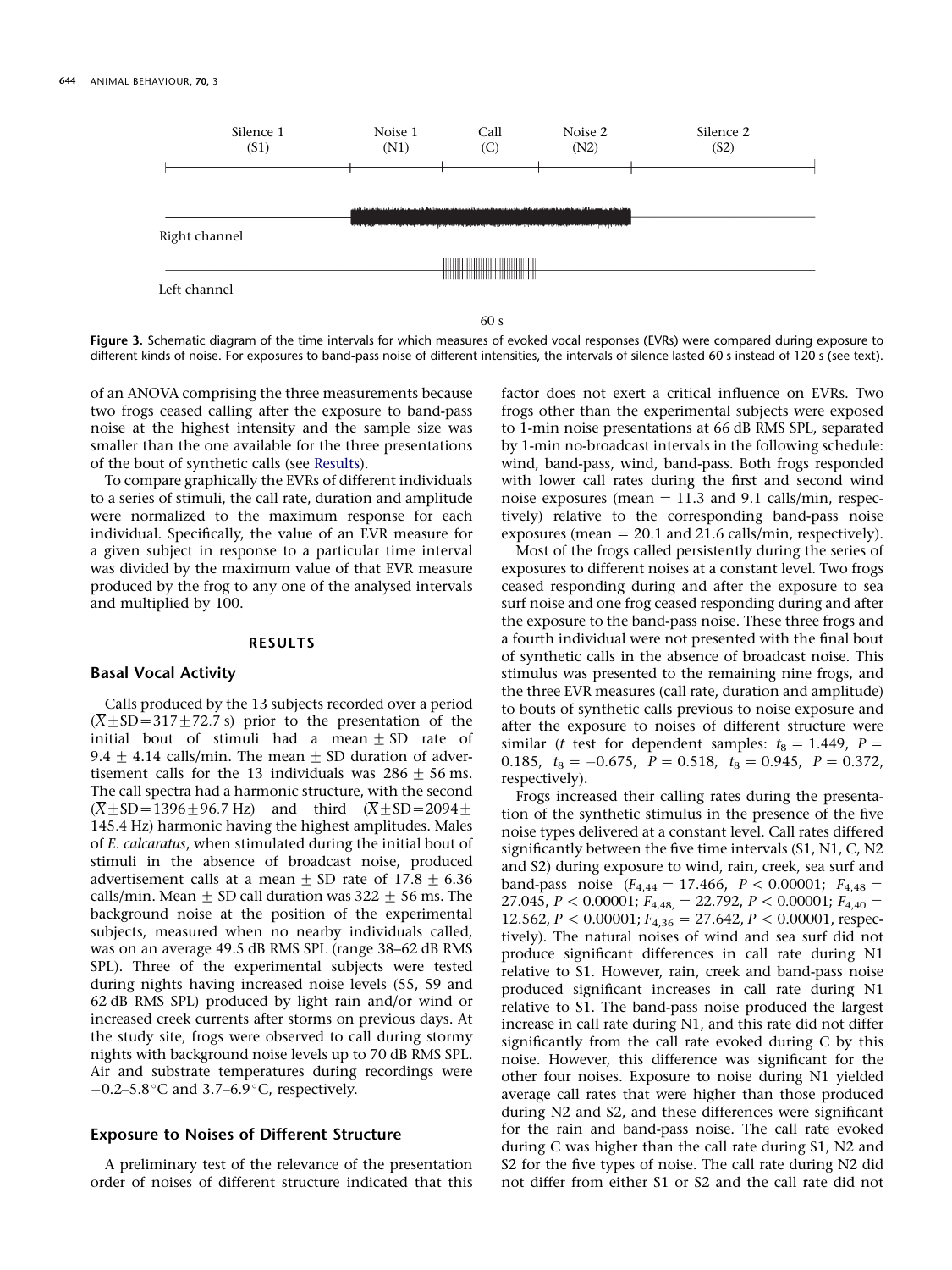<span id="page-6-0"></span>differ between S1 and S2 for the five types of noise (Fig. 4a, Table 1).

Call duration showed trends of change that parallelled those of call rate. Call duration differed between the



Figure 4. Normalized measures of evoked call response (call rate (a), call duration (b) and call amplitude (c)) of 13 male E. calcaratus during the experimental sequence of exposure to noises of different structure. Horizontal open bars at the beginning and at the end of the sequence indicate 1-min intervals during which a bout of 20 synthetic calls was presented at a rate of three calls/s. Filled bars indicate 3-min intervals during which noises of different structure were presented and open bars below indicate bouts of 20 synthetic calls during the second min (see Methods). Intervals between bars indicate 2-min intervals during which no prerecorded noise or stimulus was delivered to the experimental subjects. Intervals after the presentation of the initial and final stimulus bout lasted 1 min, and the interval before the initial stimulus bout had an average duration of 317 s, depending on the subject (see Methods). Filled circles and vertical bars represent averages and standard errors, respectively. The sound levels of the synthetic call and noises measured at the position of the subjects were 69 and 66 dB RMS SPL, respectively.

| EVR measure    | Noise                                          |                                           | Å,                                                  | S1/N1              | 51/C                                                | S1/N2   | S1/S2 | $\frac{C}{Z}$                 | N1/N2   | N1/S2   | C/N2                                                                  | C/52                                                                               | N2/S2   |
|----------------|------------------------------------------------|-------------------------------------------|-----------------------------------------------------|--------------------|-----------------------------------------------------|---------|-------|-------------------------------|---------|---------|-----------------------------------------------------------------------|------------------------------------------------------------------------------------|---------|
| Call rate      | Creek<br>Wind<br>Rain                          | 17.466<br>27.047<br>22.792                | 0.00001<br>0.00001<br>0.0000                        | 0.00862<br>0.01722 | 0.00013<br>0.00013                                  |         |       | 0.00039<br>0.00039<br>0.00039 | 0.03626 | 0.00067 | 00013<br>$\begin{array}{c} 0.00013 \\ 0.00013 \\ 0.00013 \end{array}$ | 0.00013<br>0.00013<br>0.00013                                                      |         |
|                | Band-pass<br>Sea surf                          | 27.642<br>12.562                          | 0.00001<br>0.00001                                  | 0.00013            | 0.00013<br>0.00013                                  |         |       | 0.00188                       | 0.00553 | 0.00013 | 0.00013                                                               | 0.00013<br>0.00013                                                                 |         |
| Call duration  | Band-pass<br>Sea surf<br>Creek<br>Wind<br>Rain | 4.596<br>5.535<br>6.517<br>6.772<br>4.627 | 0.00029<br>0.00422<br>0.00107<br>0.00364<br>0.00021 | 0.04072<br>0.04901 | 0.00344<br>0.00060<br>0.00548<br>0.02654<br>0.00061 |         |       |                               |         | 0.02953 | 0.01303<br>0.03384<br>0.02862                                         | $\begin{array}{c} 0.02450 \\ 0.00093 \\ 0.00165 \\ 0.00571 \end{array}$<br>0.03035 |         |
| Call amplitude | Creek<br>Wind<br>Rain                          | 1.879<br>4.321<br>0.314<br>3.841          | 0.00458<br>0.00920                                  |                    | 0.01922                                             | 0.02920 |       |                               |         | 0.03901 |                                                                       | 0.00815                                                                            | 0.03960 |
|                | Band-pass<br>Sea surf                          | 0.927                                     |                                                     |                    |                                                     |         |       |                               |         |         |                                                                       |                                                                                    |         |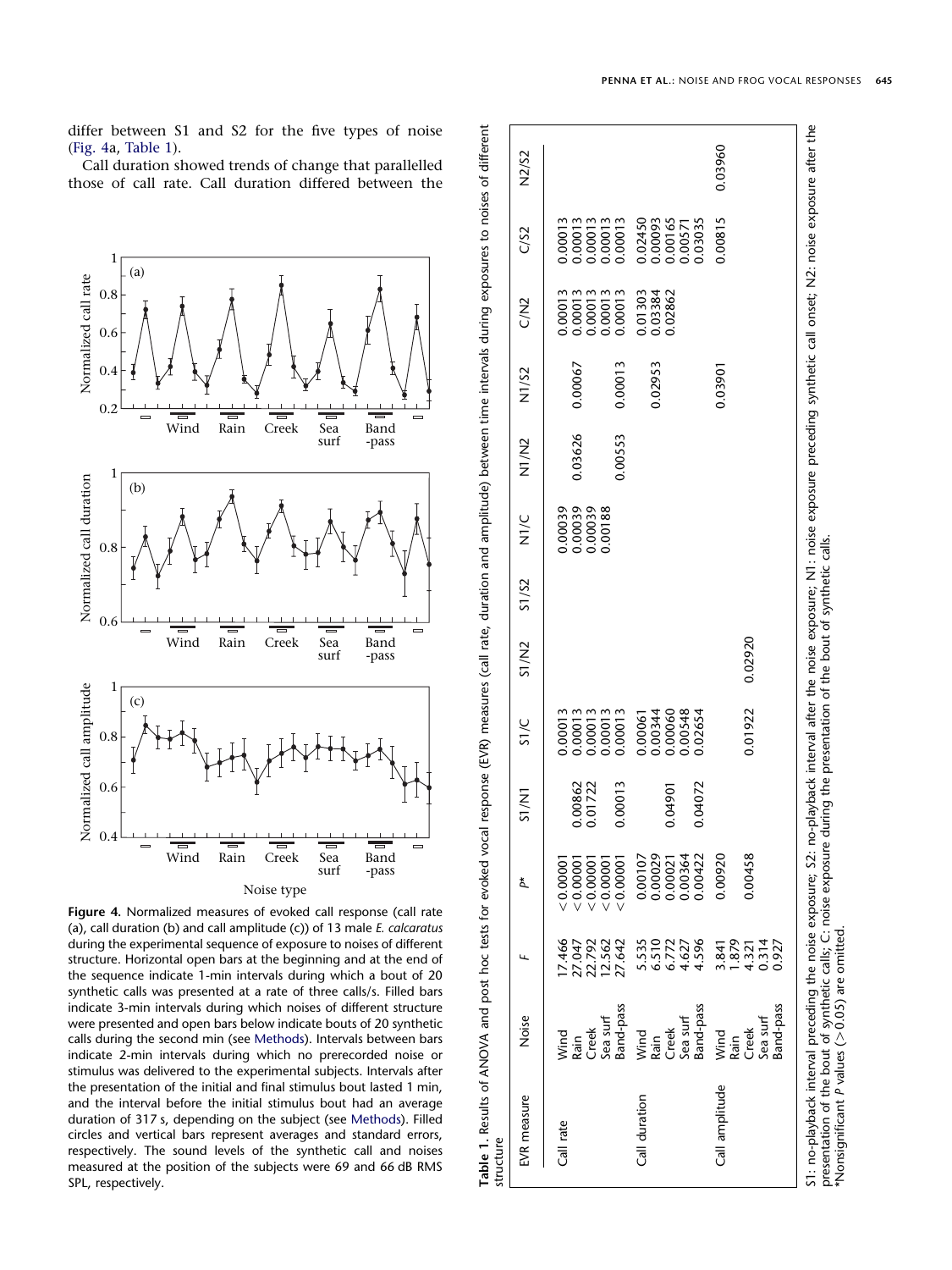different time intervals (S1, N1, C, N2 and S2) for the exposures to wind, rain, creek, sea surf and band-pass noise  $(F_{4,44} = 5.535, P = 0.00107; F_{4,48} = 6.510,$  $P = 0.00029$ ;  $F_{4,48} = 6.772$ ,  $P = 0.00021$ ;  $F_{4,40} = 4.627$ ,  $P = 0.00364$ ;  $F_{4,36} = 4.596$ ,  $P = 0.00422$ , respectively).

The natural noises of wind and rain did not produce significant differences in call duration during N1 relative to S1, but creek and band-pass noises produced significant differences for the same comparison. The band-pass and creek noises produced increases in call duration during N1 relative to S1, and these call durations did not differ significantly from the call duration evoked by these noises during C. Exposure to noise during N1 yielded call durations that were on an average longer than those produced during N2, however, none of these differences reached levels of significance. Duration of evoked calls was longer during N1 than during S2 for the rain and bandpass noises. Duration of evoked calls was also longer during C than during N2 for all noises, and this difference was significant for the wind, rain and creek noises. The call duration during N2 did not differ from either S1 or S2, and call duration during S1 and S2 was similar for the five types of noise [\(Fig. 4](#page-6-0)b, [Table 1\)](#page-6-0).

In contrast with call rate and duration, call amplitude did not show systematic trends of change within the exposure to a particular noise. However, there was an overall decrease in call amplitude during the series of exposures to noise of different structure. Significant differences in this parameter between time intervals (S1, N1, C, N2 and S2) occurred only for the exposures to wind and creek noise  $(F_{4,44} = 3.84, P = 0.00920; F_{4,48} = 4.321,$  $P = 0.00458$ , respectively). For the exposure to wind noise, the call amplitude during S2 was lower relative to amplitudes produced during N1, C and N2. For the exposure to creek noise, the call amplitude during S1 was lower relative to the call amplitude during C and N2 ([Fig. 4](#page-6-0)c, [Table 1](#page-6-0)).

# Exposure to Band-pass Noise at Different Intensities

Most of the frogs exposed to this series  $(N = 11)$  called persistently during the exposures to band-pass noise presented at different levels. One frog was not exposed to the band-pass noise at 48 dB RMS SPL, one frog was not exposed to the noise at 72 dB RMS SPL and two frogs were not exposed to the noise at 84 dB RMS SPL. Two other frogs ceased responding during and after the exposure to this noise level. The three measures of EVR (call rate, duration and amplitude) were similar between the presentation of synthetic calls prior to noise exposure and after the exposure to noises of different intensity (t test for dependent samples:  $t_8 = -0.817$ ,  $P = 0.451$ ,  $t_8 = 0.313$ ,  $P = 0.767$ ,  $t_8 = -1.188$ ,  $P = 0.288$ , respectively).

During the series of exposures to band-pass noise at different levels, frogs increased their calling rates during the presentation of the synthetic stimulus in the presence of noise. Call rates differed significantly between the five time intervals during exposures to

band-pass noise at 48, 54, 60, 66, 72, 78 and 84 dB RMS SPL  $(F_{4,32} = 15.509, P < 0.00001; F_{4,28} = 27.045, P =$ 0.00005;  $F_{4,36} = 7.624$ ,  $P = 0.00015$ ;  $F_{4,36} = 19.845$ ,  $P < 0.00001$ ;  $F_{4,36} = 10.105$ ,  $P < 0.00001$ ;  $F_{4,36} = 9.911$ ,  $P = 0.00002$ ;  $F_{4,24} = 2.827$ ,  $P = 0.04710$ , respectively).

The exposure to band-pass noise during N1 produced significant increases in call rate relative to S1 for exposures to noise at 66, 72 and 78 dB RMS SPL. The call rate during C was significantly different relative to S1 for all intensities, except for the 84-dB RMS SPL exposure. No significant differences in call rate occurred between N2 and S1, N2 and S2, and S1 and S2 for any of the noise exposure levels. Call rate was higher during C relative to N1 only for the noise exposures at 48 and 60 dB SPL. The call rate during N1 was higher than during N2 only for the 66-dB SPL exposure. The call rate during N1 was higher than during S2 for the exposures at 66, 72 and 78 dB SPL. The call rate during C was higher than during N2 for the exposures at 48, 54, 60, 66 and 72 dB SPL. Call rate during C was higher than during S2 for exposures at all levels [\(Fig. 5a](#page-8-0), [Table 2\)](#page-9-0).

Call durations of EVRs to band-pass stimuli at different levels tended to resemble those of call rate. Significant differences in this parameter occurred only for band-pass noise at 48, 54, 60 and 66 dB SPL  $(F_{4,32} = 3.137)$ ,  $P = 0.02766$ ;  $F_{4,28} = 12.108$ ,  $P < 0.00001$ ;  $F_{4,36} = 4.730$ ,  $P = 0.00359$ ;  $F_{4,36} = 2.980$ ,  $P = 0.03182$ , respectively).

No significant differences in call duration occurred between S1 and N1 for any of the noise levels. Call duration was significantly longer during C than during S1 for noise exposures at 54 and 60 dB SPL only. No significant differences in call duration occurred between S1 and N2 or between S1 and S2. Call duration was significantly longer during C than during N1 and N2 for exposures at 48 and 54 dB SPL. Call duration was also significantly longer during C relative to S2 during exposures at 48, 54 and 60 dB SPL. No differences occurred in call duration between N2 and S2, N2 and N1, or N2 and S1 for any of the exposure intensities ([Fig. 4b](#page-6-0), [Table 2](#page-9-0)).

Call amplitude of EVRs to band-pass noise at different levels did not show systematic trends of change within the exposure to any particular level. However, there was an overall increase in call amplitude during this experimental series. Significant differences in call amplitude occurred only for band-pass noise at 60 and 78 dB SPL  $(F_{4,36} = 2.856, P = 0.03736; F_{4,36} = 4.305, P = 0.00600,$ respectively). Call amplitude was significantly larger during C relative to S1 for exposure at 60 dB SPL and it was also larger during C relative to S2 and during N2 relative to S2 for the 78-dB SPL exposure [\(Fig. 5c](#page-8-0), [Table 2\)](#page-9-0).

#### **DISCUSSION**

Results of this study show that noises of different nature presented at a moderate level (66 dB RMS SPL) have excitatory effects on the vocal activity of E. calcaratus. In this study, these effects were significant for the natural noises of rain and creek, and especially for the band-pass noise encompassing the spectra of the natural advertisement call of this species. The effects of rain noise on EVRs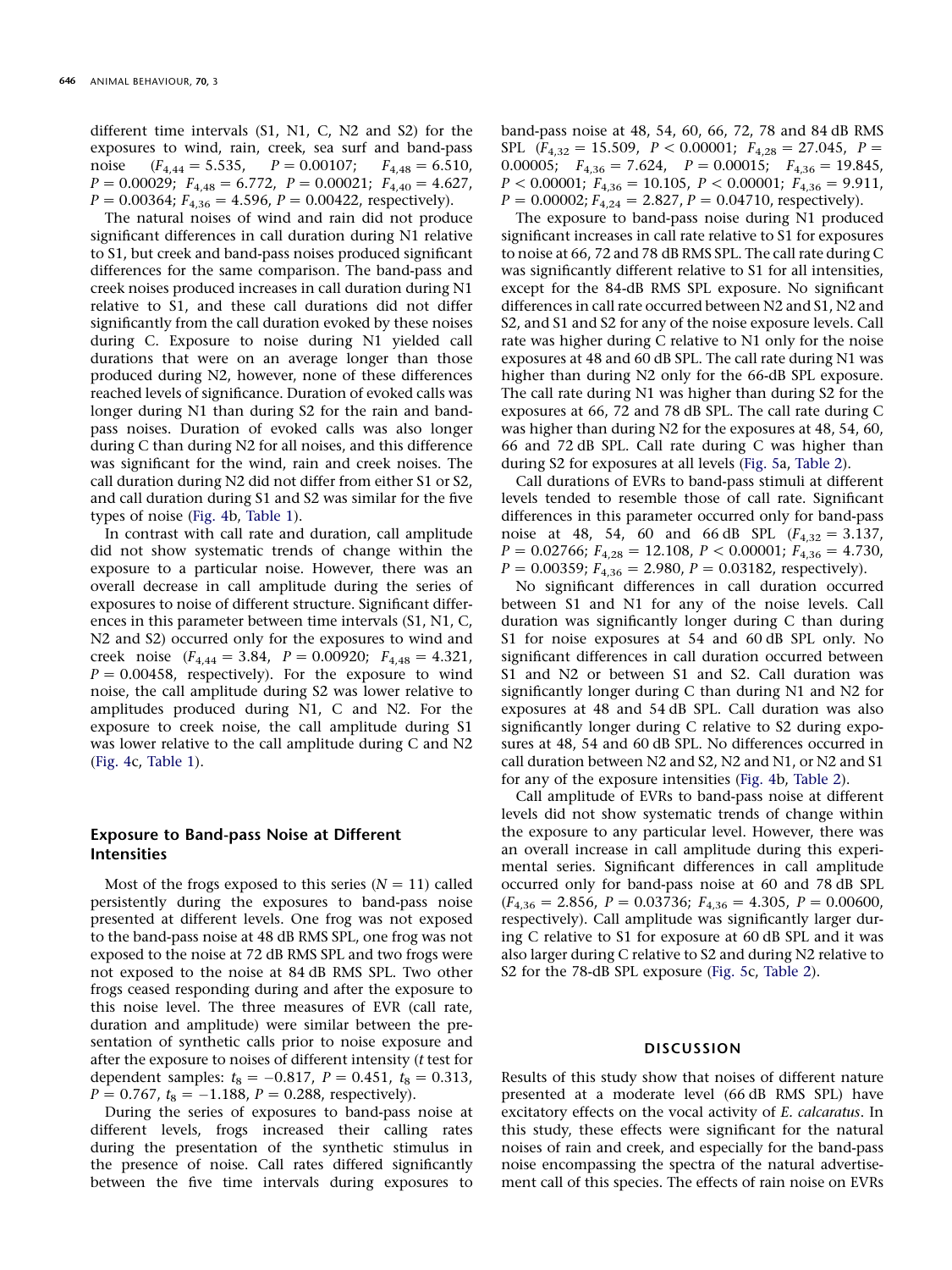

<span id="page-8-0"></span>

Figure 5. Normalized measures of evoked call response (call rate (a). call duration (b) and call amplitude (c)) of 11 male E. calcaratus during the experimental sequence of exposure to band-pass noise delivered at different RMS SPLs measured at the position of the subjects, as indicated on the horizontal axis. Horizontal open bars at the beginning and at the end of the sequence indicate 1-min intervals during which a bout of 20 synthetic calls was presented at a rate of three calls/s. Filled bars indicate 3-min intervals during which noises of different structure were presented and open bars below indicate bouts of 20 synthetic calls during the second min (see Methods). The sound levels of the synthetic call measured at the position of the subjects was 69 dB RMS SPL. Intervals between bars indicate 1-min intervals during which no noise or stimulus was delivered to the experimental subjects. Intervals after the final bout of stimuli had an average duration of 199 s, depending on the subject (see Methods). The initial bout of stimuli of this sequence was the same as the last stimuli of the sequence of presentations of noises of different structure (see [Fig. 3](#page-5-0)). Filled circles and vertical bars represent averages and standard errors, respectively.

could be related to the temporal structure of this sound, having sharp amplitude modulations that are not present in the other noises to which subjects were exposed. The effect of the creek noise could be explained by its spectral structure, which resembled that of the band-pass noise (see below). Among the EVR measures analysed, call rate was the one that experienced the largest changes during noise exposure. Call duration parallelled the effects on call rate. By contrast, call amplitude did not show changes related to noise exposure. An indication of the repeatability of these effects is provided by the similar profile of the changes in EVR obtained during the exposures to bandpass noise at 66 dB SPL during the sequences of different noise types and during the sequence of band-pass noise of different intensities.

The level of the natural noises employed in the experiments (66 dB RMS SPL) was within the range of wind, rain and creek noise levels recorded during stormy nights at the study site (see Methods). Males of E. calcaratus call during agitated weather conditions that produce similar noise levels. The sea surf noise does not pertain to the mountainous area where the study was conducted, but as mentioned in Methods, coastal populations of this species are exposed to this interference. The band-pass noise to which experimental subjects were exposed was intended to mimic the noise of choruses of E. calcaratus. The levels of the calls of neighbours at the position of males in chorusing aggregations can reach 70 dB RMS SPL (M. Penna, unpublished data); these calls are the most persistent noise to which frogs are exposed in their breeding areas. The average background noise from abiotic sources is usually lower, and during the experiments was approximately 50 dB RMS SPL on average. The larger increase in vocal activity produced by band-pass noise was not related to a better auditory sensitivity for this frequency range. The auditory system of this species has a similar sensitivity, with thresholds of about 50 dB RMS SPL, throughout the frequency range of conspecific vocalizations (1– 2 kHz), and at frequencies below 0.4 kHz. (M. Penna & A. Plaza, unpublished data).

A similar dependence of vocal activity on noise spectrum has been reported for other vertebrates. Birds ([Manabe et al. 1998; Brumm & Todt 2002](#page-11-0)), monkeys ([Sinnot et al. 1975](#page-12-0)) and humans ([Egan 1972](#page-11-0)) produce vocalizations of larger amplitude if exposed to band-pass noise centred at the frequency range of their vocalizations, as compared to noises having a different spectral composition. In anurans, a single study has explored the effects of noise spectra on EVRs ([Schwartz & Wells 1983b](#page-12-0)). This study showed that males of the Central American treefrog Hyla ebraccata show a larger decrease in call rate when they are exposed to high-intensity noise (90 and 100 dB SPL) centred in the spectra of their vocalizations than when they are exposed to noises centred at higher or lower frequencies.

The larger effect of the band-pass noise on the EVRs of E. calcaratus may depend on a preferential amplification of those frequencies inside burrows from which males of this species call [\(Penna 2004\)](#page-11-0). However, this effect was not measured in the experiments reported here, because of the difficulty in locating the burrow openings among the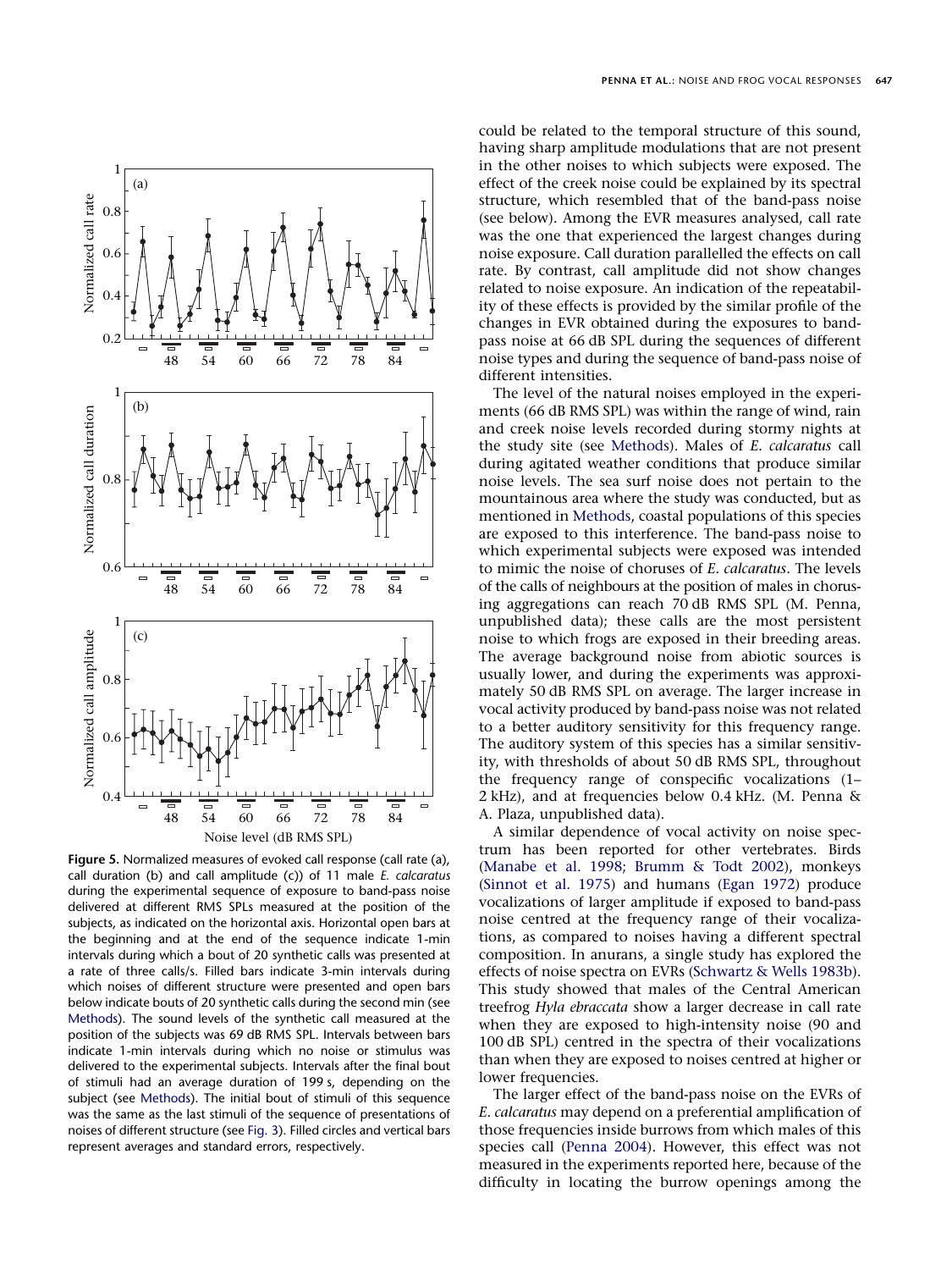| EVR measure    | Noise level<br>$(dB$ SPL $)$           | F                                                              | $P^*$                                                                           | S1/N1                         | S1/C                                                           | S1/N2 | S1/S2 | N1/C               | N1/N2   | N1/S2                         | C/N2                                                | C/S2                                                                      | N2/S2   |
|----------------|----------------------------------------|----------------------------------------------------------------|---------------------------------------------------------------------------------|-------------------------------|----------------------------------------------------------------|-------|-------|--------------------|---------|-------------------------------|-----------------------------------------------------|---------------------------------------------------------------------------|---------|
| Call rate      | 48<br>54<br>60<br>66<br>72<br>78<br>84 | 15.509<br>9.749<br>7.624<br>19.845<br>10.105<br>9.911<br>2.827 | < 0.00001<br>0.00005<br>0.00015<br>< 0.00001<br>< 0.00001<br>0.00002<br>0.04710 | 0.00013<br>0.00208<br>0.00087 | 0.00013<br>0.00087<br>0.00013<br>0.00013<br>0.00024<br>0.00533 |       |       | 0.00013<br>0.04542 | 0.00170 | 0.00013<br>0.00544<br>0.00025 | 0.00013<br>0.00013<br>0.00145<br>0.00013<br>0.01853 | 0.00013<br>0.00013<br>0.00104<br>0.00013<br>0.00013<br>0.00107<br>0.05800 |         |
| Call duration  | 48<br>54<br>60<br>66<br>72<br>78<br>84 | 3.137<br>12.108<br>4.730<br>2.980<br>2.245<br>2.434<br>1.131   | 0.02766<br>0.00001<br>0.00318<br>0.03182                                        |                               | 0.00017<br>0.01638                                             |       |       | 0.05300<br>0.00017 |         |                               | 0.00017<br>0.03414                                  | 0.03357<br>0.00017<br>0.00268                                             |         |
| Call amplitude | 48<br>54<br>60<br>66<br>72<br>78<br>84 | 1.702<br>0.366<br>2.856<br>1.799<br>0.292<br>4.305<br>1.165    | 0.03736<br>0.00600                                                              |                               | 0.03887                                                        |       |       |                    |         |                               |                                                     | 0.00876                                                                   | 0.01728 |

<span id="page-9-0"></span>Table 2. Results of ANOVA and pos<sup>t</sup> hoc tests for evoked vocal response (EVR) measures (call rate, duration and amplitude) between time intervals during exposures to band-pass noise at different levels

Abbreviations as in [Table](#page-6-0) 1.

\*Nonsignificant P values ( ${>}\,0.05)$  are omitted.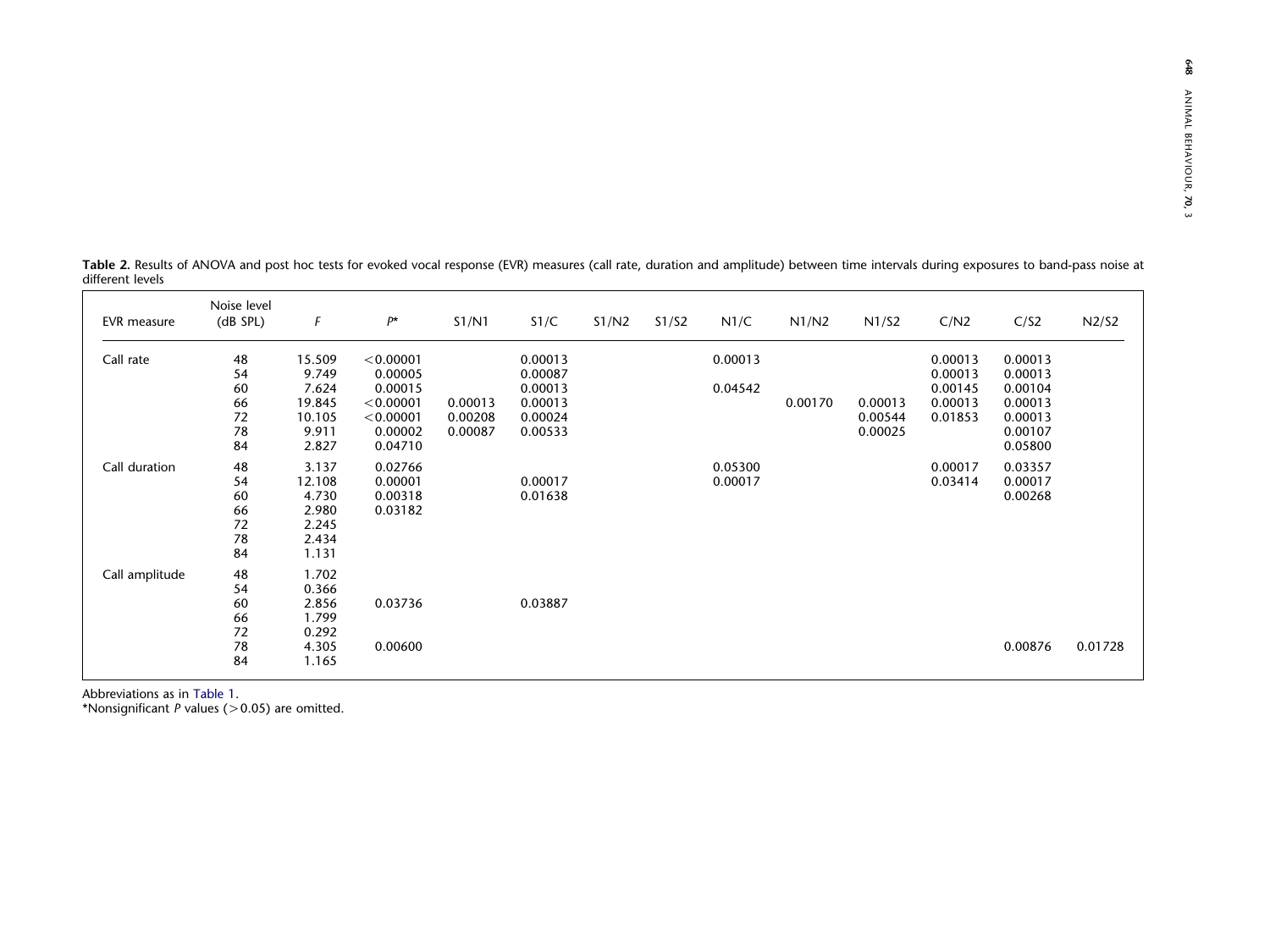mossy substrate of the bog where the study was conducted.

Although noise exposure affects the amplitude of bird vocalizations [\(Cynx et al. 1998; Brumm & Todt 2002;](#page-11-0) [Pytte et al. 2003; Brumm 2004](#page-11-0)), it does not affect the amplitude of the advertisement call of E. calcaratus. Other frogs, however, augment the amplitude of their calls in response to stimuli of increasing intensity (López et al. [1988](#page-11-0)). The lack of an increase in amplitude in response to noise exposure in E. calcaratus could be related to limitations of the vocal apparatus or to the high energetic cost of vocal effort in anurans (e.g. [Wells 2001\)](#page-12-0).

Increases in call rate and duration are modalities of confronting interference that increase the duty cycle of the vocal output. In particular, an increase in call duration may signify aggressiveness and a disposition to defend a calling post in the presence of intrusion. In a related species, E. emiliopugini, which breeds in our study site during late spring and early summer (November–December), the production of longer, multiple-note calls by males increases gradually with the intensity of a natural call used as a stimulus [\(Penna et al. 2005\)](#page-11-0). The gradual increase in the production of these signals may denote the readiness of the caller to sustain a vocal challenge. By producing longer calls, frogs potentially generate more interference to competitors.

In the only study on the effect of noise on frog EVRs using moderate intensities, [Narins \(1982\)](#page-11-0) stimulated males of the Caribbean treefrog Eleutherodactylus coqui with a synthetic call in the presence of noise, but not to noise alone, and he therefore could not determine whether the increase observed during stimulation in the presence of noise was due to the effect of noise or to a combined effect of noise and the stimulus. In his study, [Narins \(1982\)](#page-11-0) defined an effective critical ratio as the quotient between the synthetic call used as a stimulus and the noise level necessary to suppress the EVRs to that stimulus. This term is related to the critical ratio (i.e. the ratio between level of a test tone and the spectrum level of a broadband noise necessary to produce a total masking of the test tone; [Scharf 1970](#page-12-0)). In his study, Narins found that the effective critical ratio that produced a total suppression of the response to the stimulus was between 31 and 40 dB, measured in spectral density (dB/Hz) of the bandpass noise.

In our study, the spectral density (dB/Hz) of the 2-kHz bandwidth noise employed is 33 dB below a pure tone having the same SPL as the noise. The synthetic call used was presented at 69 dB RMS SPL and consisted of two harmonically related tones; the individual level of each tone was approximately 66 dB RMS SPL. The increase in EVR produced by exposure to band-pass noise was manifest up to 78 dB RMS SPL, and this effect disappeared for the exposure of 84 dB RMS SPL. The spectral densities of these exposures (45 and 51 dB/Hz) correspond to signalto-noise ratios of 21 and 15 dB, respectively, relative to the 66-dB level of each of the harmonics composing the synthetic call. An effective critical ratio between 15 and 21 is considerably lower than the 31–40 dB reported by [Narins \(1982\)](#page-11-0). The higher responsiveness to noise of  $E.$  calcaratus relative to  $E.$  coqui contrasts with the naïve

expectation that animals from tropical environments should have higher tolerance to noise intrusion because they experience higher noise levels. It is possible, however, that E. calcaratus confronts a relatively high noise level in its microacoustic environment. Males of this and related species can call in dense aggregations with individuals positioned at distances less than 0.5 m to their nearest neighbours (Penna & Solís 1998; M. Penna, unpublished observations), whereas males of E. coqui space themselves at distances of approximately 2 m to their nearest neighbours [\(Narins & Hurley 1982\)](#page-11-0). Furthermore, the amplification effect of burrows contributes to the increase in noise level of conspecfic choruses of E. calcaratus at the position of receivers [\(Penna 2004\)](#page-11-0).

The enhancement of vocal activity caused by moderate levels of noise found by [Narins \(1982\)](#page-11-0) and by the present study is similar to effects observed in other studies, where female anurans show a preference for a stimulus embedded in noise relative to a stimulus alone ([Ehret & Gerhardt](#page-11-0) [1980](#page-11-0)) and an improvement in discrimination of stimuli of different frequencies ([Schwartz & Gerhardt 1998\)](#page-12-0). Neurophysiological evidence complements behavioural data showing increased responsiveness in the presence of moderate noise levels. Neurons in the torus semicircularis of ranid frogs respond with higher discharge rates [\(Rat](#page-11-0)[nam & Feng 1998\)](#page-11-0) or higher synchrony [\(Bibikov 2002](#page-11-0)) to stimuli accompanied by broadband noise. Also, plots of multiunit activity versus stimulus frequency for neurons in the torus semicircularis of the frog Pseudacris crucifer show a more peaked shape when isointensity tones are presented with moderate levels of background noise than without noise, providing a neural basis for a finer behavioural discrimination by females under the former circumstances [\(Schwartz & Gerhardt 1998](#page-12-0)).

The overall tendency for subjects in the present study to decrease call rate and call duration between the exposures to a given noise before and after (N1 and N2) the presentation of the bout of stimuli (C) suggests that the vocal response may habituate to a persistent noise exposure. Experiments with prolonged exposures to noise that are not accompanied by synthetic call presentation would clarify the mechanisms involved in the apparent decrease of response during noise presentation.

The important effects of noise on the vocal activity of E. calcaratus indicate that this frog, native to a relatively simple sound environment, is capable of responding actively to considerable levels of interference. Birds apparently use different strategies to cope with urban noise. Some species increase the amplitude ([Brumm 2004](#page-11-0)) or pitch [\(Slabbekoorn & Peet 2003\)](#page-12-0) of their vocalizations in areas of high noise levels, whereas other bird species seem to habituate quickly to environmental noise exposure ([Harms et al. 1997](#page-11-0)). Declines of some bird populations in areas of high environmental anthropogenic noise have been reported [\(Forman et al. 2002](#page-11-0)), but other species have not shown signs of vulnerability to this kind of intrusion ([Rheindt 2003\)](#page-11-0). Additional studies on the effect of noise on the vocal behaviour of frogs from the temperate forest would determine whether the responsiveness displayed by E. calcaratus to interference from biotic and abiotic noise corresponds to a broadly spread adaptation, or whether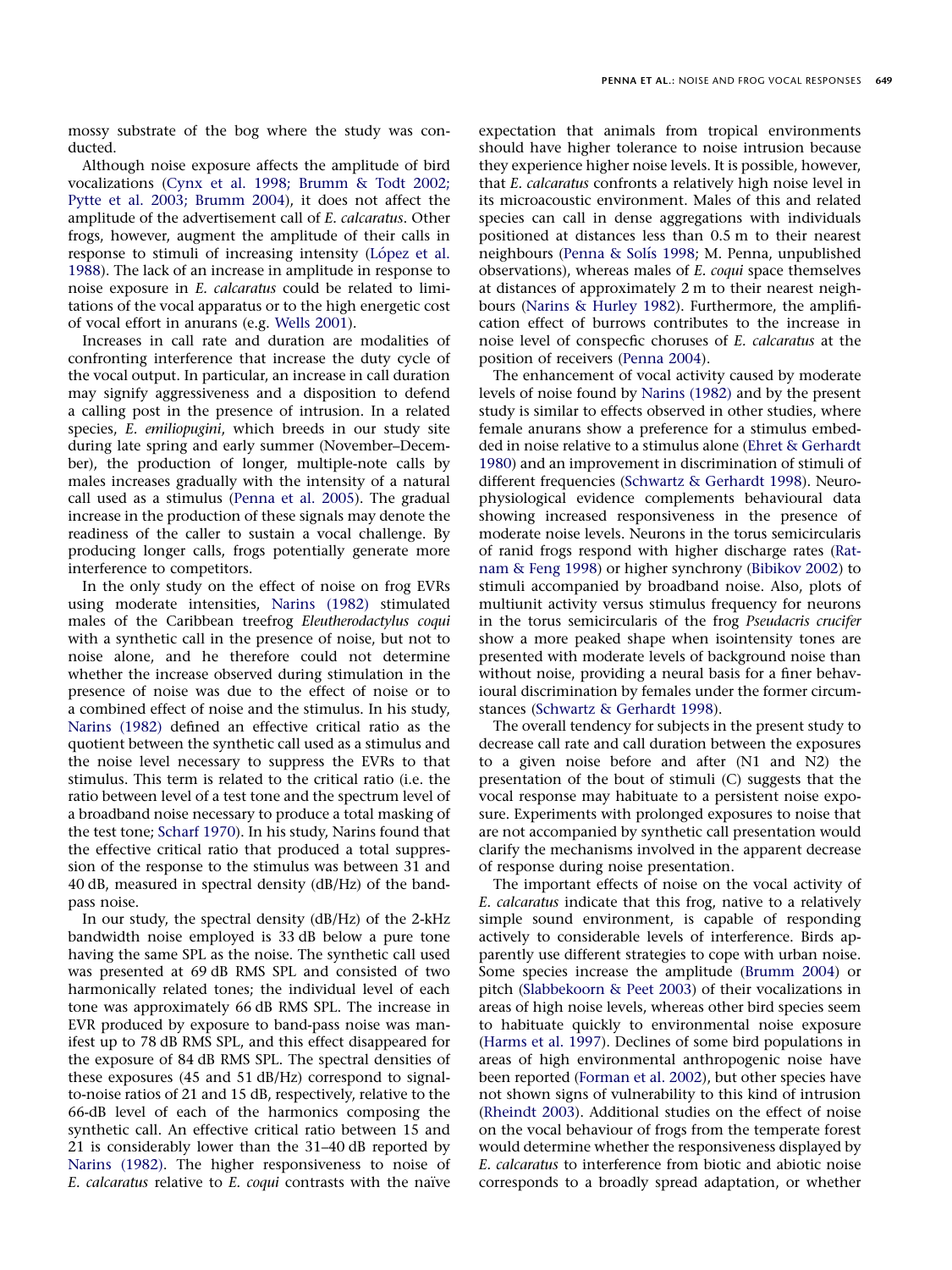<span id="page-11-0"></span>alternative strategies are used by other inhabitants of these biotopes.

## Acknowledgments

Rigoberto Solís contributed to the experimental design. Roberto Díaz assisted with the recordings of natural abiotic noises. Juan Panza, Marcelo Cañete and Sergio Scott assisted with the field experiments. This study was supported by Fondo Nacional de Desarrollo Cientifico y Tecnológico (FONDECYT) grant 1010569. Corporación Nacional Forestal (CONAF) authorized our work in the Vicente Pérez Rosales National Park.

#### References

- Bibikov, N. G. 2002. Addition of noise enhances neural synchrony to amplitude-modulated sounds in the frog's midbrain. Hearing Research, 173, 21–28.
- Bogert, C. M. 1960. The influence of sound on the behavior of amphibians and reptiles. In: Animal Sounds and Communication (Ed. by W. E. Lanyon & W. N. Tavolga), pp. 137–320. Washington, D.C.: American Institute of Biological Sciences.
- Brumm, H. 2004. The impact of environmental noise on song amplitude in a territorial bird. Journal of Animal Ecology, 73, 434-440.
- Brumm, H. & Todt, D. 2002. Noise-dependent song amplitude regulation in a territorial songbird. Animal Behaviour, 63, 891–897.
- Cynx, J., Lewis, R., Tavel, B. & Tse, H. 1998. Amplitude regulation of vocalizations in noise by a songbird, Taeniopygia guttata. Animal Behaviour, 56, 107–113.
- Dubois, A. & Martens, J. 1984. A case of possible vocal convergence between frogs and a bird in Himalayan torrents. Journal für Ornithologie, 125, 455–463.
- Egan, J. J. 1972. Psychoacoustics of the Lombard voice response. Journal of Auditory Research, 12, 318–324.
- Ehret, G. & Gerhardt, H. C. 1980. Auditory masking and effects of noise on responses of the green treefrog (Hyla cinerea) to synthetic mating calls. Journal of Comparative Physiology A, 141, 13–18.
- Feng, A. S., Narins, P. M. & Xu, C.-H. 2000. Vocal acrobatics in a Chinese frog, Amolops tormotus. Naturwissenschaften, 89, 352– 356.
- Forman, R. T. T., Reineking, B. & Hersperger, A. M. 2002. Road traffic and nearby grassland bird patterns in suburbanizing landscape. Environmental Management, 29, 782–800.
- Formas, R. 1985. The voices and relationships of the Chilean frogs Eupsophus migueli and E. calcaratus (Amphibia: Anura: Leptodactylidae). Proceedings of the Biological Society of Washington, 98, 411–415.
- Grafe, T. U. 1996. The function of call alternation in the African reed frog (Hyperolius marmoratus): precise call timing prevents auditory masking. Behavioral Ecology and Sociobiology, 38, 149–158.
- Harms, C. A., Fleming, W. J. & Stoskopf, M. K. 1997. A technique for dorsal subcutaneous implantation of heart rate biometry transmitters in black ducks; applications in an aircraft response study. Condor, 99, 231–237.
- Hödl, W. & Amézquita, A. 2001. Visual signaling in anuran amphibians. In: Anuran Communication (Ed. by M. J. Ryan), pp. 121–141. Washington, D.C.: Smithsonian Institution Press.
- Klump, G. M. 1996. Bird communication in a noisy world. In: Ecology and Evolution of Acoustic Communication in Birds (Ed. by D. E. Kroodsma & E. H. Miller), pp. 321–338. Ithaca, New York: Cornell University Press.
- Klump, G. M. & Gerhardt, H. C. 1992. Mechanisms and function of call-timing in male–male interactions in frogs. In: Playback and Studies of Animal Communication (Ed. by P. K. McGregor), pp. 153–174. New York: Plenum.
- Klump, G. M. & Langemann, U. 1995. Comodulation masking release in a songbird. Hearing Research, 87, 157–164.
- Langemann, U., Gauger, B. & Klump, G. M. 1998. Auditory sensitivity in the great tit: perception of signals in the presence and absence of noise. Animal Behaviour, 56, 763–769.
- Lengagne, T., Aubin, T., Lauga, J. & Jouventin, P. 1999. How do king penguins (Aptenodytes patagonicus) apply the mathematical theory of information to communicate in windy conditions? Proceedings of the Royal Society of London, Series B, 266, 1623– 1628.
- López, P. T., Narins, P. M., Lewis, E. D. & Moore, S. W. 1988. Acoustically induced call modification in the white-lipped frog, Leptodactylus albilabris. Animal Behaviour, 36, 1295–1308.
- Manabe, K., Sadr, E. J. & Dooling, R. J. 1998. Control of vocal intensity in budgerigars (Melopsittacus undulatus): differential reinforcement of vocal intensity and the Lombard effect. Journal of the Acoustical Society of America, 103, 1190–1198.
- Narins, P. M. 1982. Effects of masking noise on evoked calling in the Puerto Rican Coqui (Anura; Leptodactylidae). Journal of Comparative Physiology A, 147, 439–446.
- Narins, P. M. & Hurley, D. D. 1982. The relationship between call intensity and function in the Puerto Rican coqui (Anura: Leptodactylidae). Herpetologica, 38, 287–295.
- Narins, P. M. & Zelick, R. 1988. The effects of noise on auditory processing and behavior in amphibians. In: The Evolution of the Amphibian Auditory System (Ed. by B. Fritzsch, W. Wilczynski, M. J. Ryan, T. E. Hetherington & W. Walkowiak), pp. 511–536. New York: J. Wiley.
- Owings, D. H. & Morton, E. S. 1998. Animal Vocal Communication: a New Approach. Cambridge: Cambridge University Press.
- Penna, M. 2004. Amplification and spectral shifts of vocalizations inside burrows of the frog Eupsophus calcaratus (Leptodactylidae). Journal of the Acoustical Society of America, 116, 1254–1260.
- Penna, M. & Solís, R. 1998. Frog call intensities and sound propagation in the South American temperate forest region. Behavioral Ecology and Sociobiology, 42, 371–381.
- Penna, M. & Veloso, A. 1990. Vocal diversity in frogs of the South American temperate forest. Journal of Herpetology, 24, 23–33.
- Penna, M., Contreras, S. & Veloso, A. 1983. Acoustical repertoires and morphological differences in the ear of two Alsodes species (Amphibia: Leptodactylidae). Canadian Journal of Zoology, 61, 2369–2376.
- Penna, M., Narins, P. M. & Feng, A. S. 2005. Thresholds for evoked vocal responses of Eupsophus emiliopugini (Amphibia, Leptodactylidae). Herpetologica, 61, 1–8.
- Potash, L. M. 1972. Noise-induced changes in calls of the Japanese quail. Psychonomic Science, 26, 252–254.
- Pytte, C. L., Rusch, K. M. & Ficken, M. S. 2003. Regulation of vocal amplitude by the blue-throated hummingbird, Lampornis clemenciae. Animal Behaviour, 66, 703–710.
- Rand, A. S. 1988. An overview of anuran acoustic communication. In: The Evolution of the Amphibian Auditory System (Ed. by B. Fritzsch, W. Wilczynski, M. J. Ryan, T. E. Hetherington & W. Walkowiak), pp. 415–432. New York: J. Wiley.
- Ratnam, R. & Feng, A. S. 1998. Detection of auditory signals by frog inferior collicular neurons in the presence of spatially separated noise. Journal of Neurophysiology, 80, 2848–2859.
- Rheindt, F. E. 2003. The impact of roads on birds: does song frequency play a role in determining susceptibility to noise pollution? Journal für Ornithologie, 144, 295-306.